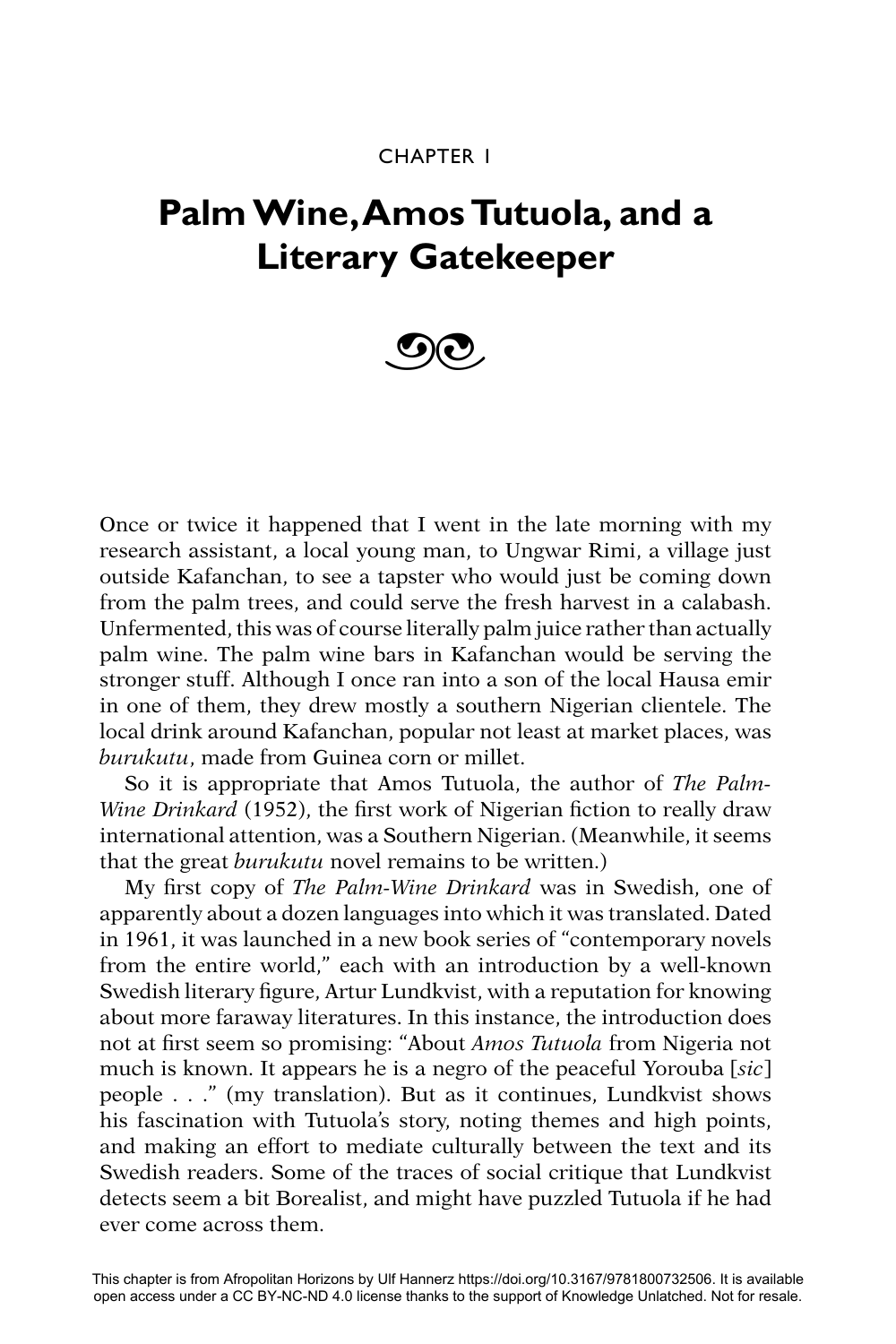The palm-wine drinkard's story, told in the first-person singular, is a weird tale of encounters and events, with people and unpeople. The drinkard starts out as a rather spoiled young man, presented with a plantation of 560 thousand palm trees by his father, with an expert tapster to go with it. Indeed, he spends his days drinking, but there is enough for a great many people to start dropping by to share the liquid produce.

Then disaster strikes: the father dies, and a little later that tapster falls down from a tree and dies, too. There is no palm wine, and those thirsty friends are gone. So the drinkard embarks on a quest to find his tapster, in the Land of the Dead, to persuade him to come back. That becomes a very extended adventure. He brings all his *juju* tools that his father left behind, and occasionally they became useful: when it is practical, for example, to transfigure into a bird. For a time he works for a man who had lost his beautiful daughter. She had had a stall in the market place, but had been drawn to an extraordinarily attractive man, and had followed after him when the market closed for the day. But how surprised she was when she found that along the way he returned all his beautiful features, one by one, to their rightful owners, and paid rent for them! In the end he had only his skull left, and went back to his frightening community, where everybody was only a skull. The palm-wine drinkard fights the skulls and liberates her, and her father therefore allows him to marry the girl. And so, continuing through the Land of the Dead, there are now the two of them. Eventually, after more striking experiences, they find the dead tapster, rather more alive and well in this special territory (although walking only backward), but they are told that there is no way he can come with them—once you are a denizen of the Land of the Dead, that is where you stay.

The two of them, however, do manage to get out—as they had never really died, they had just been there as visitors. They also bring a wonderful egg that the dead tapster had given them as a farewell gift. Back in the drinkard's home town, life could return more or less to normal. (Returning from the Land of the Dead, perhaps the drinkard was already a been-to of sorts?) There had been a terrible hunger, however, with millions of people dying, and others reduced to eating their own children. That wonderful egg helps, so in some miraculous way or other, there is soon food for everybody. Moreover, after a long period of drought, causing famine, the rains come back. And around there, the palm-wine drinkard's story ends.

When *The Palm-Wine Drinkard* was published in England, there was an enthusiastic review in *The Observer*, the quality Sunday newspaper,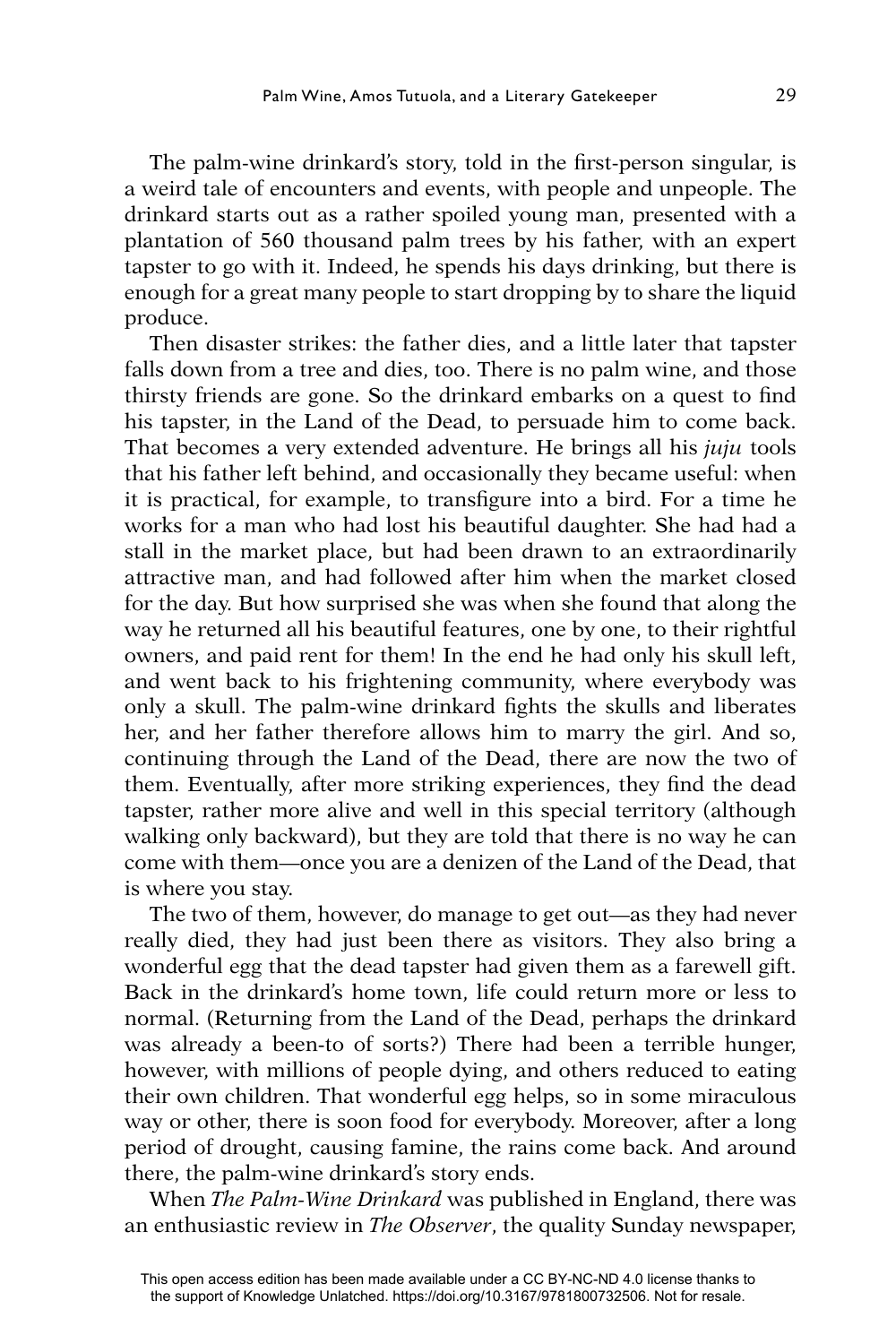by Dylan Thomas, and that probably contributed to its quick success: "This is the brief, thronged, grisly and bewitching story, or series of stories, written in young English by a West African . . . ."1 The fact that I first encountered *The Palm-Wine Drinkard* in Swedish, however, as *Palmvindrinkaren*, meant that I would not be immediately aware of one fact that quickly caused controversy in Tutuola's home country. Dylan Thomas had it as "young English," and indeed Tutuola's language of writing was not exactly Standard English. More or less highly educated Nigerian contemporaries, anxious not to deviate noticeably from correct form, were inclined to look down on Tutuola's somewhat creolized Yoruba English. Moreover, some anxiety might be involved. Would such idiosyncrasy of style actually fuel a belief among an overseas readership that Africans were still only half-educated semiliterates?

Tutuola had indeed had rather little formal schooling. He came from a family of cocoa farmers, became at age seven the servant of an Igbo man who, instead of paying him, put him in a Salvation Army primary school. He continued from there to an Anglican school but left after altogether six years of education, trained as a blacksmith, and worked as a breadseller and a messenger.<sup>2</sup> But he had learned to write, and so he went on to explore what he could do with it. Later writers, Nigerian and/or Afropolitan, such as Ken Saro-Wiwa and Uzodinma Iweala, have made a point of engaging with styles of "bad English" more playfully. Some sixty years later, too, finding a website named BBC Pidgin, catering to a Nigerian audience, one could wonder who had the last laugh.<sup>3</sup>

Abroad, readers tended to invent their own Tutuolas: one finds the Yoruba heritage, another finds Jungian stereotypes, yet another the globally recurrent mythological themes of a Joseph Campbell.4 Perhaps a temporally fitting metaphor for the variety of imaginative readings of a mid-twentieth-century body of work is that Tutuola's writings offer readers a Rorschach test, with the polysemy of given inkblot forms meeting their personal minds.<sup>5</sup>

And then some twenty-first-century readers might place *The Palm-Wine Drinkard* in a fantasy genre. As it turned out, it would not be the last time the work of a Nigerian writer has crossed the borders of conventional genres.

Amos Tutuola continued to write, yet nothing could equal the success of his fi rst published book. *My Life in the Bush of Ghosts* (1954), *Simbi and the Satyr of the Dark Jungle* (1955), and *Feather Woman of the Jungle*  (1962), following in fairly quick succession, could all be good reads, but did not have the massive surprise value of *The Palm-Wine Drinkard.*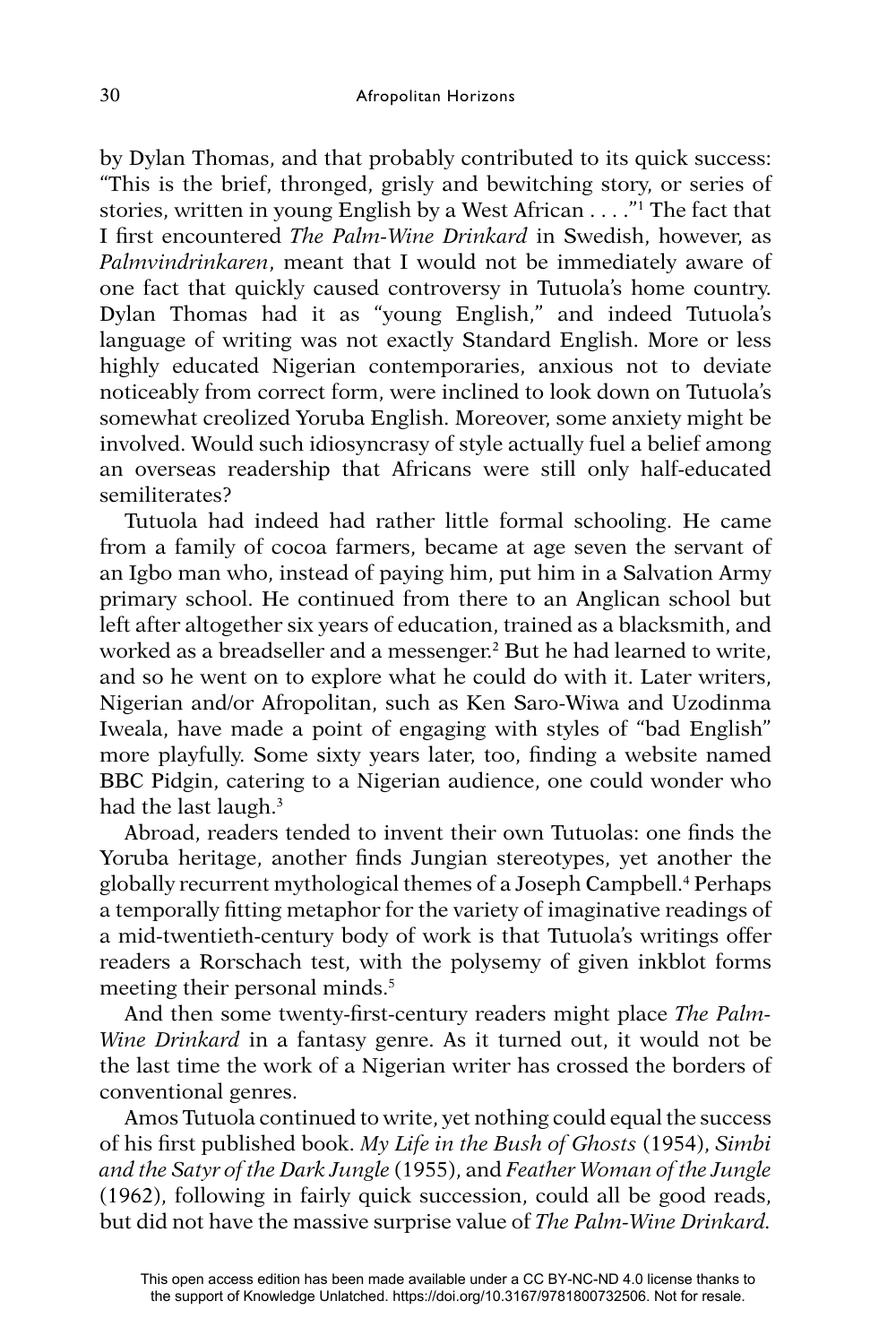Still he continued to write. His last novel, *Pauper, Brawler and Swindler*   $(1987)$  came out thirty-five years after his first, with the same publisher, Faber and Faber, in London's Bloomsbury. (And there would be yet another collection of stories.) While writing, he held a rather modest storekeeper job at the government radio station in Ibadan, which is where I went to greet him once in the early 1960s. He came out to see me in a green shirt and shorts, markings on his cheeks, listening seemingly anxiously, speaking eagerly, his voice turning to falsetto as he replied. In the early 1980s, he made a brief visit to the land of the academics, as an associate of the International Writing Program at the University of Iowa. He died in 1997, aged 77. The manuscript of *The Palm-Wine Drinkard*, as well as Tutuola's eyeglasses and driver's license, are now in a rich collection of Africana at the University of Texas.6

Another twenty years later, and some two-thirds of a century after *The Palm-Wine Drinkard* appeared, there was Francis B. Nyamnjoh's *Drinking from the Cosmic Gourd: How Amos Tutuola Can Change Our Minds* (2017). Nyamnjoh is a Cameroonian anthropologist, at the time of writing a professor at the University of Cape Town, publishing extensively and at times controversially in his academic field, but also writing novels, and, moreover, running his own publishing house out of Bamenda, Cameroun.7 The book has a brief foreword by Richard Fardon, a British anthropologist with extensive experience of northeastern Nigeria. Fardon perhaps makes a gesture toward taming the thought that has gone into the body of the text, but mostly he forewarns of the academic fireworks on the pages that follow.

Nyamnjoh brings a wide-ranging set of intellectual tools and baggage to his inquiry into the enduring meaning of Tutuola's work. Frantz Fanon, Pierre Bourdieu, and V. S. Naipaul are all there. So are J. K. Rowling, author of the Harry Potter bestsellers, and Roald Dahl. African authors are also on the scene: Chinua Achebe, Wole Soyinka, Okot p'Bitek, Ngugi wa Thiongo. Nyamnjoh's own discipline gets occasional attention, too, and he cites another writer who compares the palm-wine drinkard, exploring the Land of the Dead, to an amateur ethnologist (Rooney 2000: 82). A chapter is devoted to considering the cultural affinities between Tutuola's Yoruba-based imagination and Nyamnjoh's own homeland in the Cameroon grasslands. The product, for anyone examining the results of Nyamnjoh's investigative endeavor, is impressively rich.

Not least, however, does Nyamnjoh emphasize some key concepts for an understanding of human life that can be drawn out of Tutuola's work, and that he feels may serve to revitalize contemporary world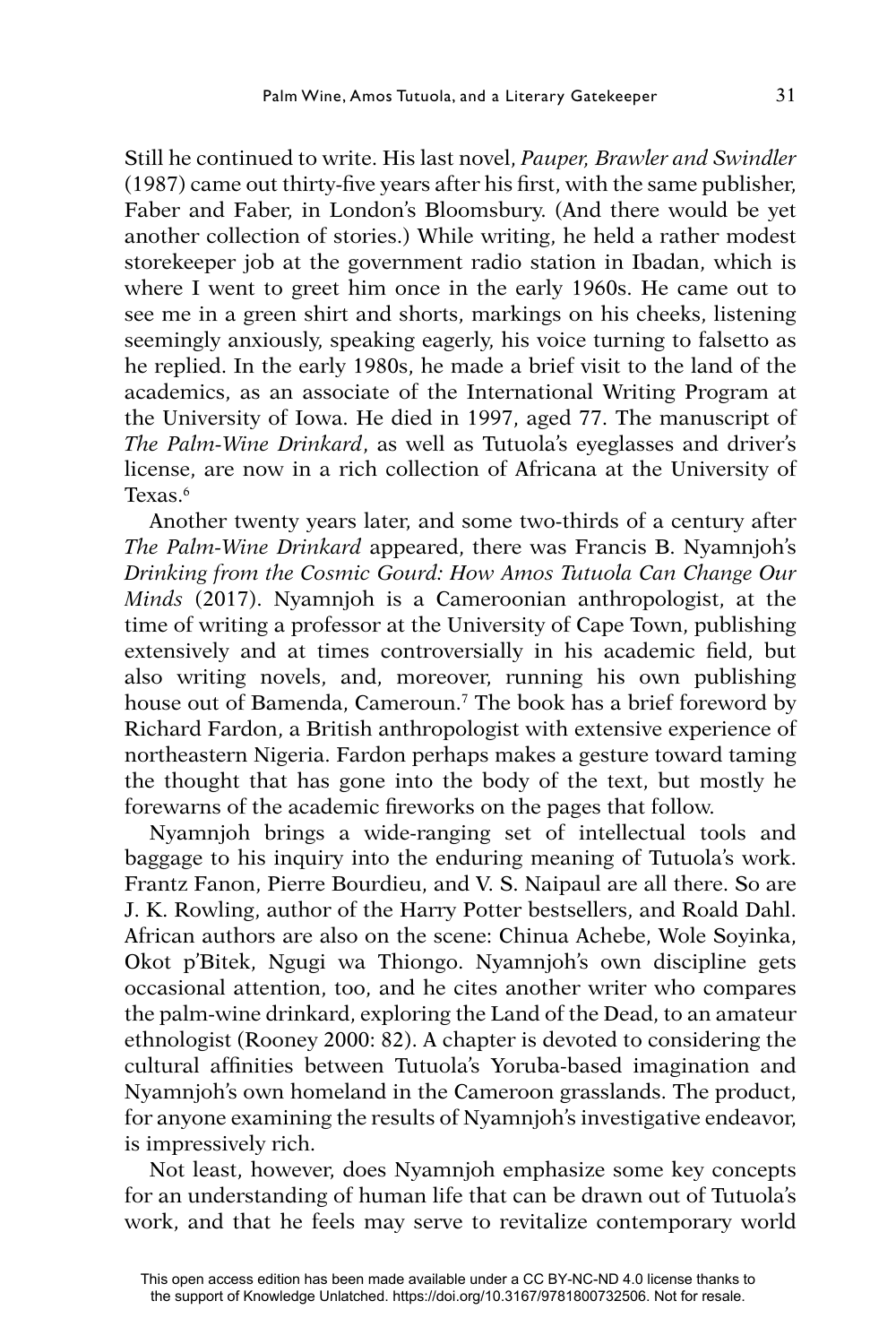views and academic thought. Tutuola is a precursor to recent debates on flexible and fluid categories, social and biological bodies. There is conviviality—a term elsewhere put to somewhat different uses, but here referring to what has also been termed sociality, the basic fact that human life is relational, rather than solitary or individual. There is incompleteness: "To seek or claim completeness is to ignore, to one's peril, the reality of imperfection and impurity as the normal order of things and being" (Nyamnjoh 2017: 21). All in all, Tutuola offers "a basket of possibilities for exploring and entertaining conversations with consciousness" (Nyamnjoh 2017: 27). It celebrates what it means to be a "frontier being," at the crossroads and junctions of multiple influences and potentialities. Frontier Africans, straddling identity margins, bridging varied divides, will "recognize and provide for the interconnections, nuances and complexities in their lives made possible or exacerbated by technologically inspired and enhanced mobilities and encounters" (Nyamnjoh 2017: 3). Perhaps we can sense here some particular intellectual challenges to Afropolitans, as frontier beings?

So much for now for Amos Tutuola and his commentators. But, in fact, the Swedish writer who contributed that introduction to the translation *Palmvindrinkaren* deserves some attention as well, in the context of a literary history of Nigeria. Artur Lundkvist was born on a small farm in southern Sweden. But he grew up to turn left politically, and to travel in much of the world, an unusual cosmopolitan for his time. In 1951, *Negerland*, his account of a journey through Africa, was published (in Swedish, of course); the journey would seem to have occurred in the late 1940s. In large part Lundkvist traveled overland, crossing the Sahara by French colonial bus services, passing Agadès somewhat the same route as taken by West African refugees in the twenty-first century, but in the opposite direction. Arriving in Nigeria, he stayed at the rather unassuming Hotel de France in Kano. (I remember it was still there some thirty years later.) In front of the hotel, he could rent a bike to ride around town and along the mud walls of the old city. Despite the human diversity, his strongest visual impression may have been the flocks of bats at dusk and the white owl he found in his bedroom one night.

From Kano to Lagos he took the train. Secluded from the mass of local third-class passengers, he would share his compartment with a Greek and an Indian, both in local businesses; the Greek was somewhat ill at ease with having the Indian there, as he considered him "colored."

Lundkvist's Lagos was a dazzlingly lively place:

Toward the evening the houses of the Whites wake up, all doors and windows are opened, family and social life begin on verandahs and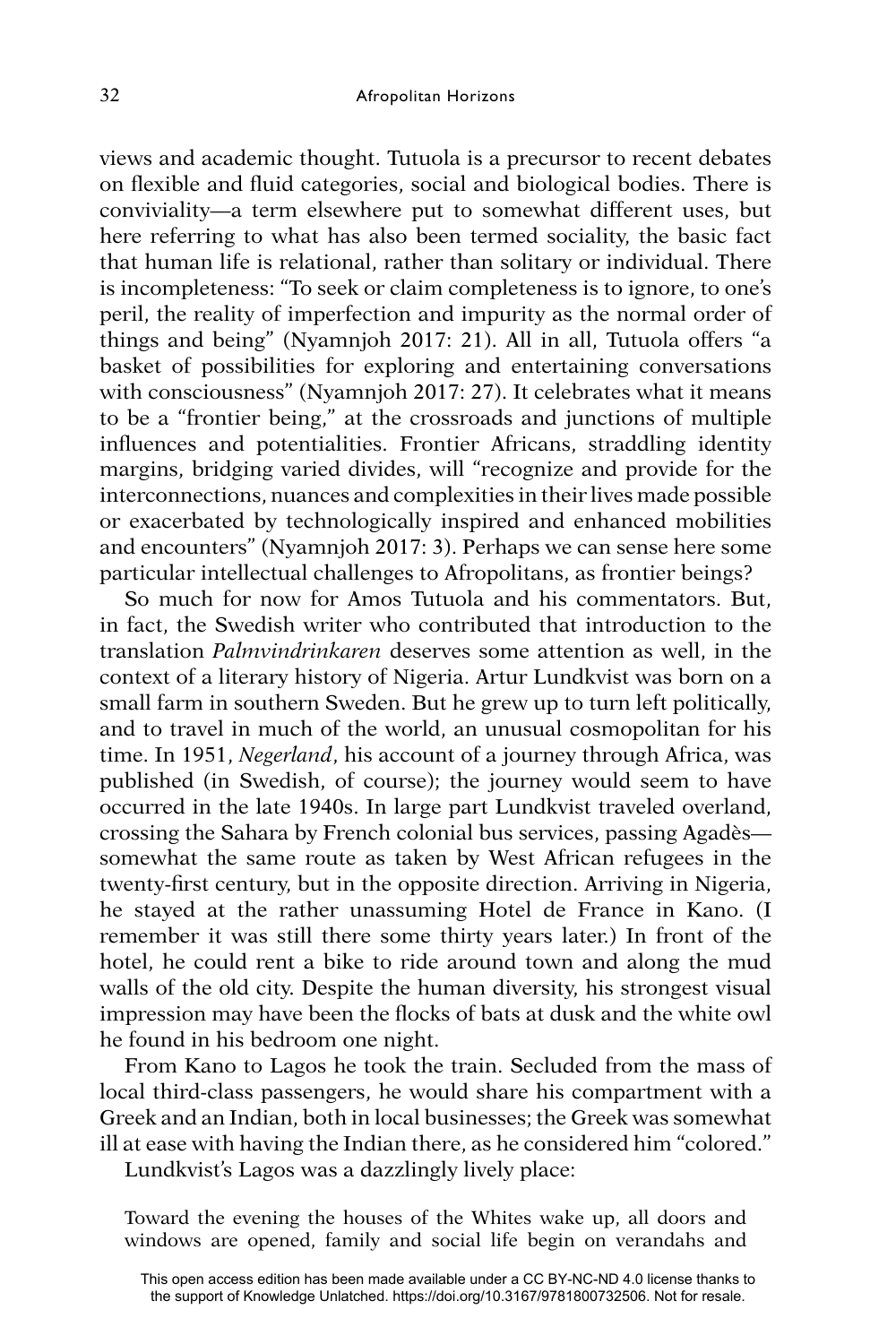balconies. They play cards forever, everywhere, with a brief break now and then for a drink and a cigar. The women play, too, or lift their arms easily over an embroidery, or hurry around in the rooms under the lit lamps. Occasionally a piano is heard: a spasmodic musical craft. But you seldom see anybody reading. They sit there, encapsulated in their circles of electric light, inaccessible above the wallowing dark city. (Lundkvist 1951: 114)

On the other hand, there are the varieties of locals:

There are the Black gentlemen in shining cars, infinitely superior as they sweep past a poor pedestrian European. There are mission-type Negroes, in dark dress, struggling to be pious, stiff from idealist selfconsciousness. There are ragged hooligans, with insolent eyes and big mouths, unwilling to get out of the way of anything. There are snobs in European, Islamic, Indian or African attire, deeply contemptuous of any style imitation except their own. There are demobilized jungle soldiers from Burma, who have learnt to whistle after White women, too, and to shout American impertinences. (Lundkvist 1951: 115)

He could observe a ritual feast, and a street brawl, and a lively sex trade, and the crowd gathering around a wizard or a political agitator. The street scene included animal life: goats, pigs, tame monkeys, snakes, parrots, turtles. (Perhaps the farm boy Lundkvist took special notice of animals in the streets, as matter out of place.) In the evening, life in the alleys might quiet down. But the morning would start early, with Muslim prayers from the rooftops mixing with the loud cries of a multitude of roosters.

One could see parallels between Lundkvist's portrayal of Lagos and that offered by Nigerian novelists some years later—although for him, the colonialist presence was still conspicuous. The etiquette of race relations was based on strict hierarchy, as well as mutual incomprehension. The British, in administration and in business, would withdraw to their own neighborhoods after the working day was over, for card games or whatever. Some evidently preferred colonial expat living to being in a Britain that had come under a post–World War II socialist government.

From Lagos, this traveler had side trips to Ibadan and Abeokuta, sizeable cities but still inhabited mostly by farmers. The Public Relations Department of the colonial administration had provided him with a car and a chauffeur. In Abeokuta, he was received by the resident high-level colonial administrator, who lived on a hill in his out-of-the-way villa, but could still hear the native drumming going on forever, every night. Lundkvist was also taken to a school, where he had a long interview with an eloquent, intensely nationalist female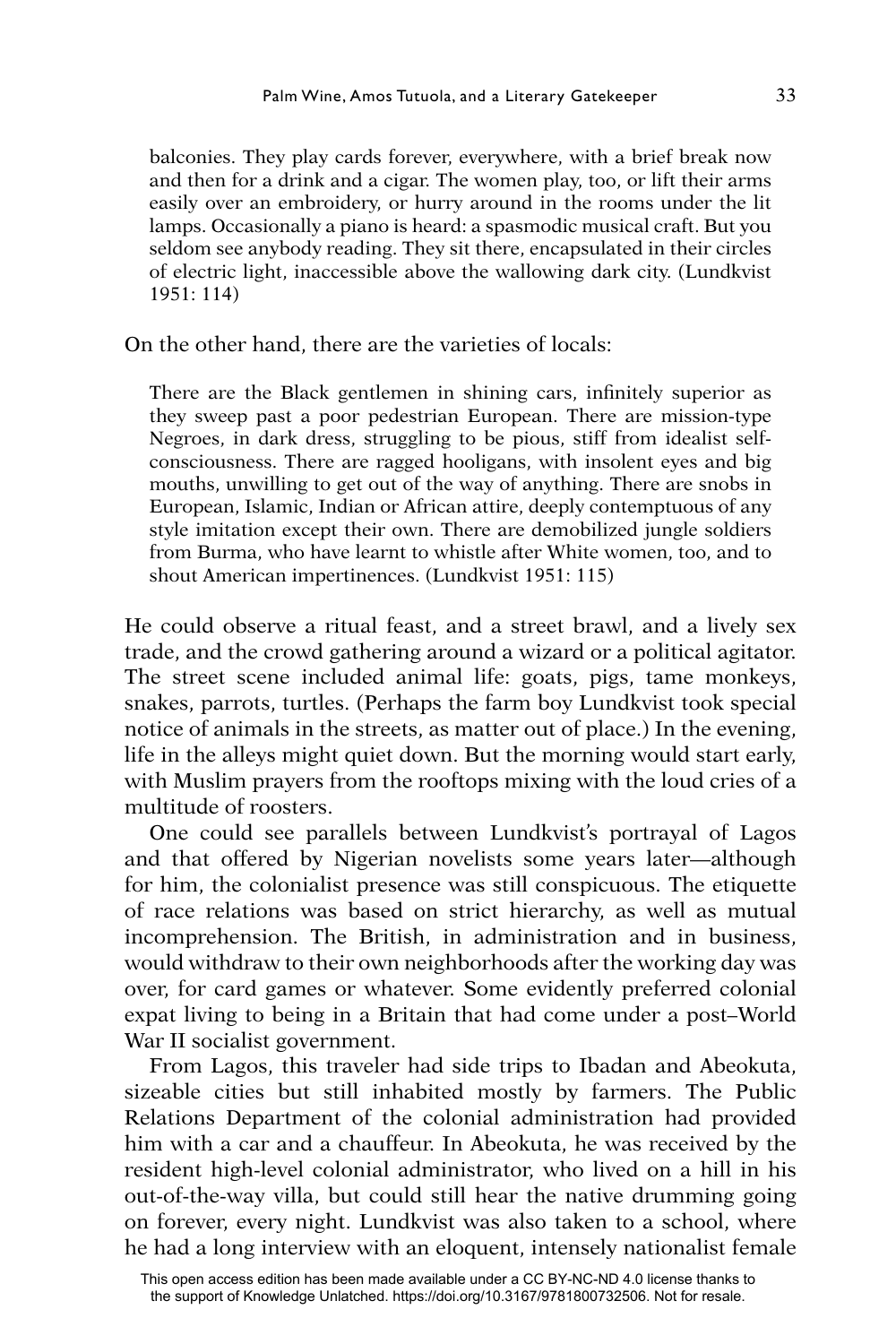head teacher. Nowhere in his reporting on Nigeria did Lundkvist name names. People remained types, rather than individuals. But there is every reason to recognize this teacher as Funmilayo Ransome-Kuti indeed a prominent political figure, in party politics and as the leader of a women's movement, although later also known as the mother of Fela Kuti, the Afrobeat musician. At the time of Lundkvist's visit in Abeokuta, Fela would have been about ten years old. Some thirty years later, in 1978, when Fela's famous compound, the Kalakuta Republic in Lagos, was stormed by soldiers, his mother, who was staying with him, suffered injuries from which she eventually died. Abeokuta, of course, was also Amos Tutuola's hometown, but at the time of his visit there, Lundkvist certainly did not know of that as-yet-unpublished writer.

Returning to Lagos from his Yorubaland excursion, Artur Lundkvist would next depart by boat for Matadi in the Belgian Congo. The Nigerian part of his African journey was over.

In his book there would be about sixty-five pages about Nigeria, as far as I know never translated from Swedish into any other language. As in the case of *The Palm-Wine Drinkard*, one could again sense a potential language controversy: a twenty-first-century reader of *Negerland* might be annoyed by the title, and find it disconcerting that even this enlightened, radical writer is so immersed in colonial discourse—not outright racist, but using a vocabulary of primitiveness and backwardness as a matter of course. This was the time of old-style colonialism's last hurrah, but its echoes infiltrated far-away Swedish discourse as well. Lundkvist could not entirely escape it.<sup>8</sup>

He would go on to prominence in Swedish literary and public life. When he was awarded a Lenin Prize by the Soviet Union, he denied he was ever a Communist. Elected as a member of the Swedish Academy, he was widely understood to be its unofficial expert on more exotic literatures. To a degree, he became thereby a gatekeeper for the Academy's awards of Nobel Prizes in literature. This seems, for one thing, to have involved a long and successful campaign to hinder a prize for Graham Greene—who was, of course, another traveler in Africa. Did he have a part in the award of a prize to Wole Soyinka in 1986? It is difficult to say, as Academy proceedings remain secret for a very extended period. He had by then long been ill, but it seems likely that he had been involved in the groundwork, as awards are not made in a hurry. Artur Lundkvist died in 1991. His first farm home is now a museum and a guest house for writers.

Then, finally, almost fifty years after Tutuola's palm-wine drinkard and his search for his lost tapster, came another palm-wine tapster, in the short story "What the Tapster Saw," included in one of Ben Okri's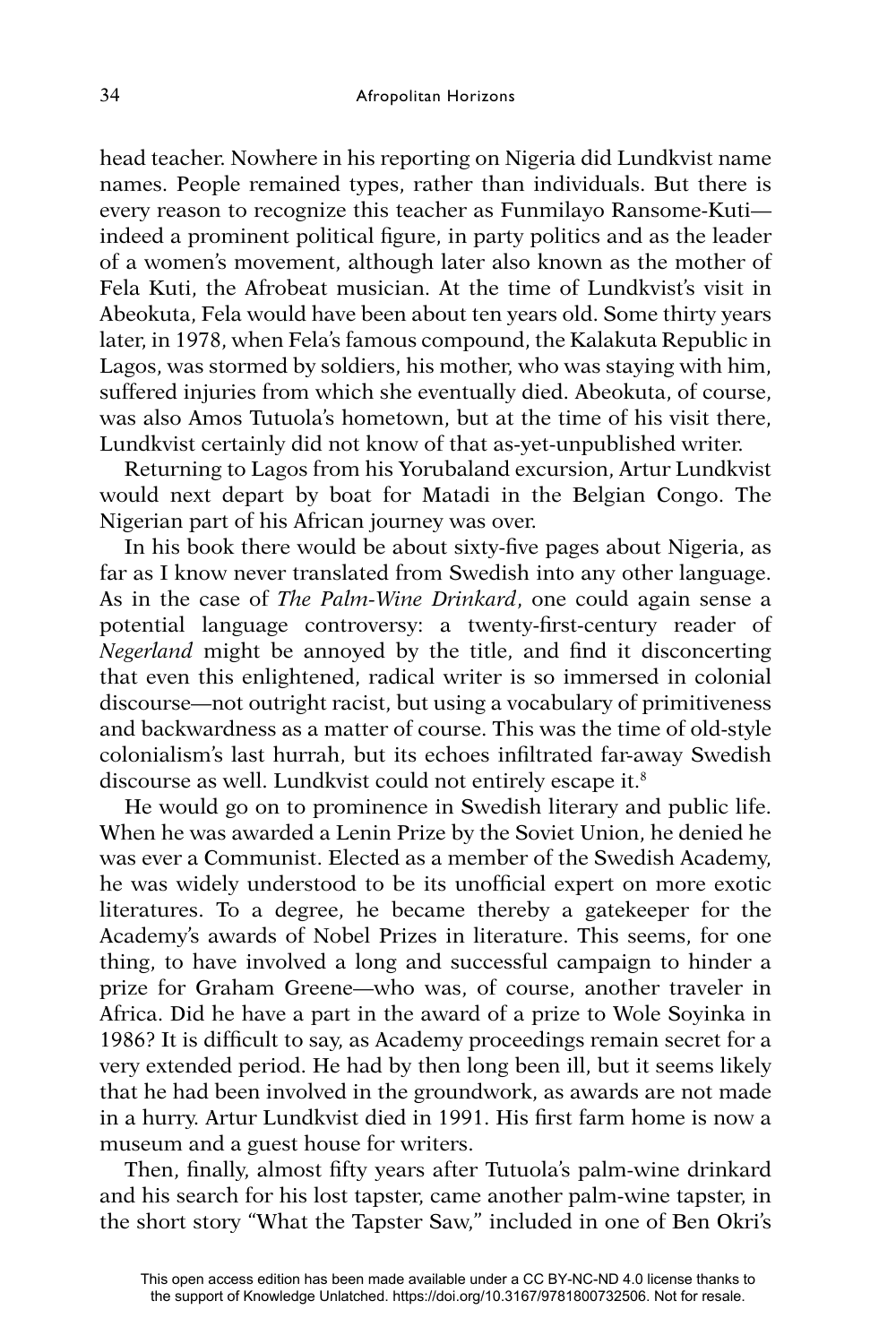(1999) collections. This tapster tied three empty gourds to his bicycle and rode out toward the palm trees. Times had changed, we sense—he came to a signboard that read "DELTA OIL COMPANY: THIS AREA IS BEING DRILLED. TRESPASSERS IN DANGER." But he continued on to a cluster of palm trees that looked promising. He climbed one of them, but fell. As he woke up, he started having strange experiences. He met three turtles, for example, one of which had the face of a friend of his, an herbalist named Tabasco. Witch doctors tried to prevent torrential rains from falling in an area where the oil company wanted to drill, but as they failed, the company flew in an expatriate with explosives left from the last war, and that somehow worked. The tapster also saw people being shot: in coups, in secret executions, in armed robberies. Other unusual things happened, but eventually he ran into Tabasco, who told him he had actually been dead for a week. So here again we have been in the Land of the Dead.

## **Notes**

- 1. Dylan Thomas' review, "Blithe Spirits," was in *The Observer* on 6 July 1952. Before that, as the Tutuola manuscript arrived in London, the response in local publishing circles had apparently been happy-puzzled. I learned from Bernth Lindfors's (2010) careful mapping of consultations between editors and Africa experts that the advice of Daryll Forde was also sought, and was favorable; Forde was a professor of anthropology at the University College London, and the director of the International Africa Institute (again, Lord Lugard's creation, in 1926). He had also done field research of his own among the Yakö, at the extreme southeastern corner of Nigeria. We encounter him again early in chapter 12. I was Forde's guide in Stockholm for a day some time in the early 1960s, when he was in town for a meeting connected to the International Africa Institute. At the Institute, Forde long had the administrative assistance of Barbara Pym, doubling as a well-known novelist, who has offered not entirely flattering portrayals of anthropologists in a couple of her books—*Less than Angels*  (1955) and *An Academic Question* (1986).
- 2. I have the information about Tutuola's early life from the current *Wikipedia*  entry. Perhaps his Abeokuta origins and his early schooling contributed to the fact that he took to writing in English—he interacted with an Igbo master, and his schooling was probably largely in English. And he was not a Lagos Yoruba. In Lagos there had already been a lively Yoruba publishing scene for many decades (see, e.g., Barber 2012).
- 3. See a *New York Times* report by Freytas-Tamura (2017).
- 4. One rather early commentator, Gerald Moore (1962: 42), writes about Tutuola that "he is something much rarer and more interesting than another novelist; he is a visionary, and his books are prose epics rather

This open access edition has been made available under a CC BY-NC-ND 4.0 license thanks to the support of Knowledge Unlatched. https://doi.org/10.3167/9781800732506. Not for resale.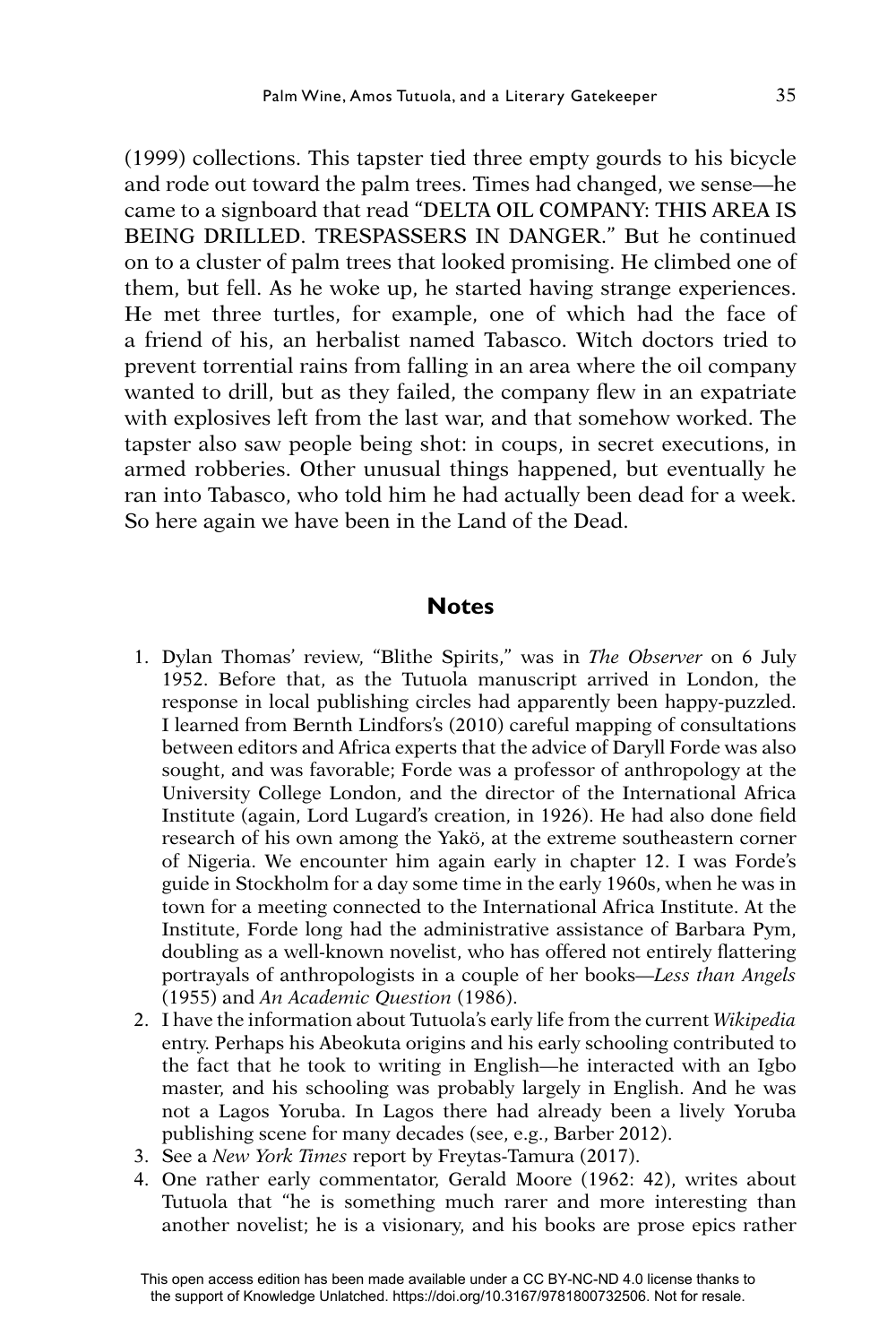than novels." Moore had been an extramural tutor in Igboland in the 1950s; in the acknowledgments for his book he thanks Ulli Beier (see chapter 6) for his work and for stimulating conversations.

- 5. In a somewhat wider context, one could remember that in the 1960s and 1970s, there was an upsurge of interest among anthropologists and historians in the supposedly great divide, with regard to thought and communication, between societies depending on orality only and those who had come to combine it with literacy. One book by the British anthropologist Jack Goody, who had a major part in initiating this field of scholarly debate, had the provocative title *The Domestication of the Savage Mind* (1977). Goody had a long-term intensive involvement in West African studies—primarily in the Gold Coast, turning into Ghana, but one can hardly doubt that he was aware of Tutuola's writings. Yet, perhaps in his own dealings with the topic, he may have avoided transgressing the academic boundary between anthropology and comparative literature, and so Tutuola's creative brokerage between orality and writing gets no mention here. Goody, a scholar displaying his intellectual creativity in many areas, was a professor of social anthropology at the University of Cambridge, long a center of West African anthropology. In the introduction we encountered Keith Hart and G. I. Jones, both Cambridge anthropologists, commenting on potential or real linkages between anthropology and fiction. We can note later, in chapter 13, that this was also where Ibrahim Tahir would earn his doctorate. One gets a sense of its importance in Goody's (1995) overall account of British anthropology in colonial and early postcolonial times, with research in Nigeria discussed in various places, and in a more autobiographical account (Goody 1991).
- 6. I am grateful to Bernth Lindfors for informing me about the holdings of the Harry Ransom Center at the University of Texas, Austin—including also, for example, handwritten materials by, or involving, Chinua Achebe and Wole Soyinka.
- 7. Some years earlier, Nyamnjoh (2011) commented on the troubled relationship between anthropology and African intellectuals, suggesting that fiction could play a mediating role; his example is a novel of his own, on "bushfallers," somewhat like a latter-day Cameroonian counterpart of "been-tos."
- 8. One may want to compare it with Geoffrey Gorer's account of a journey mostly through France's West African territories in the mid-1930s, in *Africa Dances* (1945)—a mixture of sometimes astute observations with frequently bizarre interpretations.

## **References**

Barber, Karin. 2012. *Print Culture and the First Yoruba Novel.* Leiden: Brill. Freytas-Tamura, Kimiko de. 2017. "The BBC in Pidgin? People Like It Well-Well." *New York Times*, 30 December.